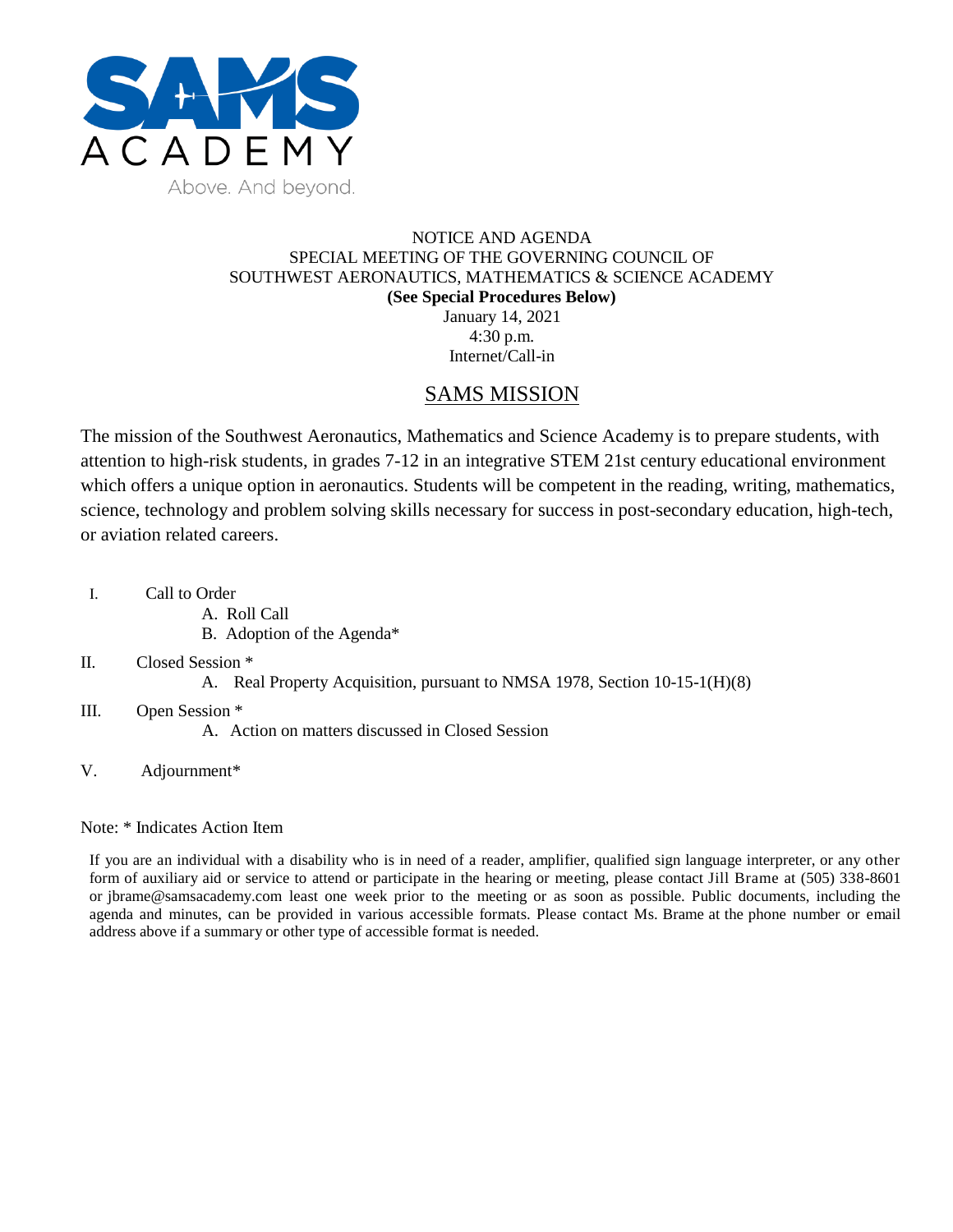

## Special Procedures for January 14, 2021 SAMS Governing Council Meeting

In response to the Governor's declaration of a Public Health Emergency and restrictions on public gatherings, the SAMS Governing Council Meeting on January 14, 2021 at 4:30 pm will be limited to no inperson attendance.

No one will be permitted to be at SAMS to physically attend the meeting. However, the public, Governing Council Members and SAMS staff will have the ability to view and hear the meeting via the internet using Zoom. The procedures for accessing the meeting are as follows:

**From a computer, tablet or smartphone**, enter the following URL: http://zoom.us/j/9231897874

OR

**Call one of the following numbers**: 1-669-900-6833 1-301-715-8592 1-253-215-8782

*(Because of the increase of Zoom for meeting use, the phone numbers may appear to be busy at first. Keep trying until you get through.)*

Meeting ID: 923 189 7874 Access Code: 4100

You will also be asked to enter your (optional) participant ID. Just follow the spoken directions (press #) to skip this step, as it is not needed for this meeting.

Public comment will be allowed during the meeting via Zoom. To speak during public comment, please email your request to speak with your name to [jbrame@samsacademy.com](mailto:jbrame@samsacademy.com) up to twenty four hours prior to the meeting. Requests to speak made after twenty four hours prior to the meeting will not be honored. Speakers will be un-muted in order to address the Governing Council. Public comments will be limited to two minutes. The public may email comments to Jill Brame at [jbrame@samsacademy.com.](mailto:jbrame@samsacademy.com) Email comments will be kept with the records of the meeting.

Should the Governing Council vote to close the meeting in order to discuss items allowed by the Open Meetings Act, the Zoom application has a means to do so.

Audio and video recording of the open meeting will be available upon request.